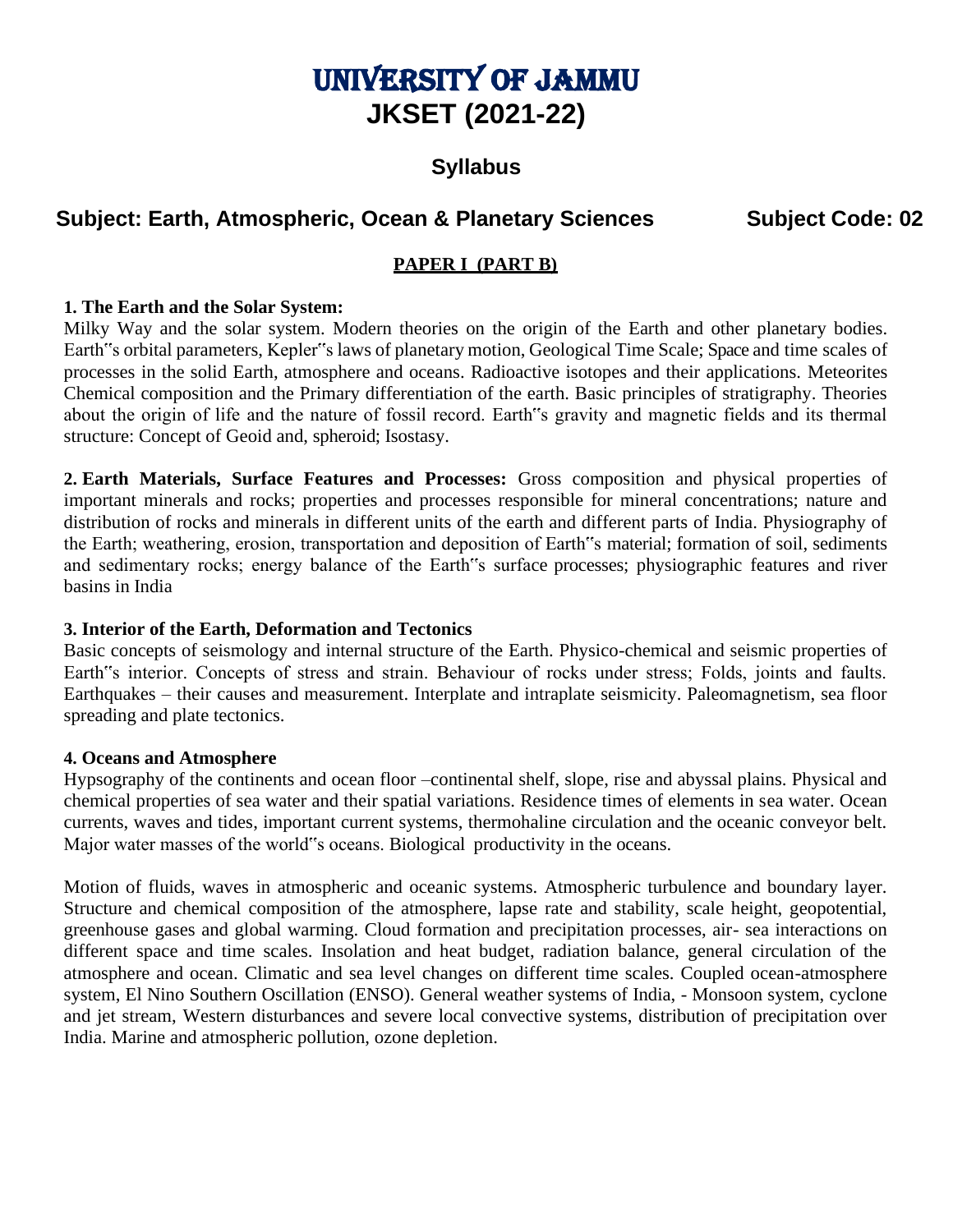#### **5. Environmental Earth Sciences**

Properties of water; hydrological cycle; water resources and management. Energy resources, uses, degradation, alternatives and management; Ecology and biodiversity. Impact of use of energy and land on the environment. Exploitation and conservation of mineral and other natural resources. Natural hazards. Elements of Remote Sensing.

## **PAPER I (PART C)**

## **I. GEOLOGY**

#### **1) MINERALOGY AND PETROLOGY:**

Concept of point group, space group, reciprocal lattice, diffraction and imaging. Concepts of crystal field theory and mineralogical spectroscopy. Lattice defects (point, line and planar). Electrical, magnetic and optical properties of minerals. Bonding and crystal structures of common oxides, sulphides, and silicates. Transformation of minerals – polymorphism, polytypism, and polysomatism. Solid solution and exsolution.

Steady-state geotherms. Genesis, properties, emplacement and crystallization of magmas. Phase equilibrium studies of simple systems, effect of volatiles on melt equilibria. Magma-mixing, - mingling and immiscibility.

Metamorphic structures and textures; isograds and facies. Mineral reactions with condensed phases, solid solutions, mixed volatile equilibria and thermobarometry. Metamorphism of pelites, mafic-ultra mafic rocks and siliceous dolomites. Material transport during metamorphism. P-T-t path in regional metamorphic terrains, plate tectonics and metamorphism.

Petrogenetic aspects of important rock suites of India, such as the Deccan Traps, layered intrusive complexes, anorthosites, carbonatites, charnockites, alkaline rocks, Kimberlites, ophiolites and granitoids.

#### **2) STRUCTURAL GEOLOGY AND GEOTECTONICS:**

Theory of stress and strain. Behaviour of rocks under stress. Mohr circle. Various states of stress and their representation by Mohr circles. Different types of failure and sliding criteria. Geometry and mechanics of fracturing and conditions for reactivation of pre-existing discontinuities. Common types of finite strain ellipsoids. L-, L-S-, and S-tectonic fabrics. Techniques of strain analysis. Particle paths and flow patterns. Progressive strain history. Introduction to deformation mechanisms. Role of fluids in deformation processes. Geometry and analyses of brittle-ductile and ductile shear zones. Sheath folds. Geometry and mechanics of development of folds, boudins, foliations and lineations. Interference patterns of superposed fold. Faultrelated folding. Gravity induced structures. Tectonic features of extensional-, compressional-, and strike-slipterrains and relevance to plate boundaries. mantle plumes. Himalayan Orogeny; concept of super continent, their assembly and breakup.

#### **3) PALEONTOLOGY AND ITS APPLICATIONS:**

Theories on origin of life. Organic evolution – Punctuated Equilibrium and Phyletic Gradualism models. Mass extinctions and their causes. Application of fossils in age determination and correlation. Paleoecology, Life habitats and various ecosystems, Paleobiogeography. Modes of preservation of fossils and taphonomic considerations. Types of microfossils. Environmental significance of fossils and trace fossils. Use of microfossils in interpretation of sea floor tectonism. Application of micropaleontology in hydrocarbon exploration. Oxygen and Carbon isotope studies of microfossils and their use in paleoceanographic and paleoclimatic interpretation. Important invertebrate fossils, vertebrate fossils, plant fossils and microfossils in Indian stratigraphy.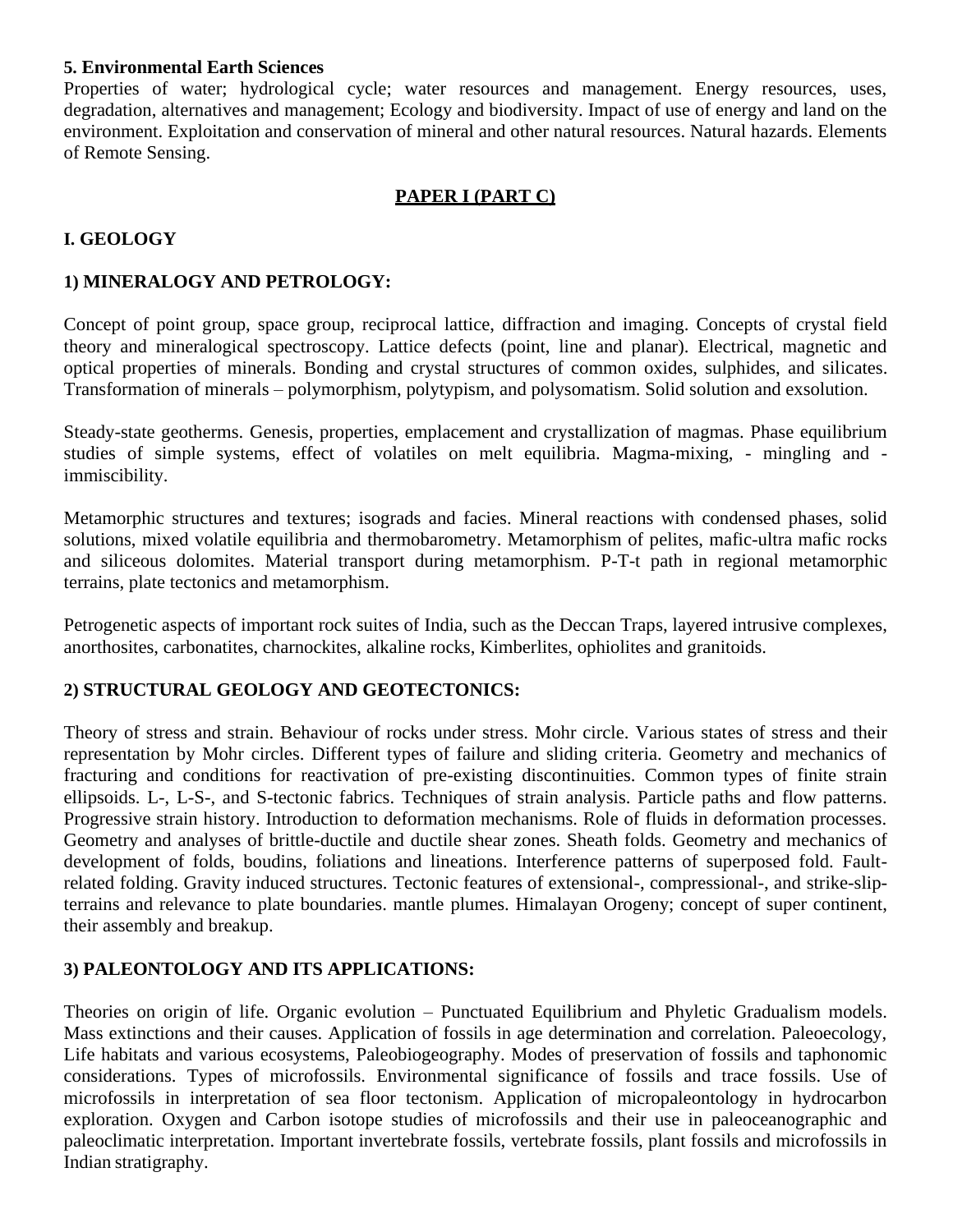#### **4) SEDIMENTOLOGY AND STRATIGRAPHY:**

Classification of sediments and sedimentary rocks ; elastic, volcanoclastic and chemical. Classification of elastic rocks. Flow regimes and processes of sediment transport. Sedimentary textures and structures. Sedimentary facies and environments, reconstruction of paleoenvironments. Formation and evolution of sedimentary basins. Diagenesis of siliciclastic and carbonate rocks.

Recent developments in stratigraphic classification. Code of stratigraphic nomenclature – Stratotypes, Global Boundary Stratotype Sections and Points (GSSP). Lithostratigraphic, chronostratigraphic and biostratigraphic subdivisions. Methods of startigraphic correlation including Shaw"s Graphic correlation. Concept of sequence stratigraphy. Rates of sediment accumulation, unconformities. Facies concept in Stratigraphy – Walther"s law. Methods for paleogeographic reconstruction. Earth"s Climatic History. Phanerozoic stratigraphy of India with reference to the type areas– their correlation with equivalent formations in other regions. Boundary problems in Indian Phanerozoic stratigraphy.

#### **5) MARINE GEOLOGY AND PALEOCEANOGRAPHY:**

Morphologic and tectonic domains of the ocean floor. Structure, composition and mechanism of the formation of oceanic crust. hydrothermal vents-. Ocean margins and their significance. Ocean Circulation, Coriolis effect and Ekman spiral, convergence, divergence and upwelling, El Nino. Indian Ocean Dipole Thermohaline circulation and oceanic conveyor belt. Formation of Bottom waters; major water masses of the world"s oceans. Oceanic sediments: Factors controlling the deposition and distribution of oceanic sediments; geochronology of oceanic sediments, diagenetic changes in oxic and anoxic environments. Tectonic evolution of the ocean basins. Mineral resources. Paleoceanography – Approaches to paleoceanographic reconstructions; various proxy indicators for paleoceanographic interpretation. Reconstruction of monsoon variability by using marine proxy records Opening and closing of ocean gateways and their effect on circulation and climate during the Cenozoic. Sea level processes and Sea level changes.

Methods of paleo Sea Surface temperature. Quantifications.

#### **6) GEOCHEMISTRY:**

Atomic Structure and properties of elements, the Periodic Table; ionic substitution in minerals; Phase rule and its applications in petrology, thermodynamics of reactions involving pure phases, ideal and non-ideal solutions, and fluids; equilibrium and distribution coefficients. Nucleation and diffusion processes in igneous, metamorphic and sedimentary environments, redox reactions and Eh- pH diagrams and their applications. Mineral/mineral assemblages as "sensors" of ambient environments. Geochemical studies of aerosols, surface-, marine-, and ground waters. Radioactive decay schemes and their application to geochronology and petrogenesis. Stable isotopes and their application to earth system processes; geochemical differentiation of the earth; geochemical cycles.

#### **7) ECONOMIC GEOLOGY:**

Magmatic, hydrothermal and surface processes of ore formation. Metallogeny and its relation to crustal evolution; Active ore-forming systems, methods of mineral deposit studies including ore microscopy, fluid inclusions and isotopic systematics; ores and metamorphism- cause and effect relationships. Geological setting, characteristics, and genesis of ferrous, base and noble metals. Origin, migration and entrapment of petroleum; properties of source and reservoir rocks; structural, stratigraphic and combination traps. Methods of petroleum exploration. Concepts of petrophysics, Petroliferous basins of India. Origin of peat, lignite, bitumen and anthracite. Classification, rank and grading of coal; coal petrography, coal resources of India. Gas hydrates and coal bed methane. Nuclear and non-conventional energy resources.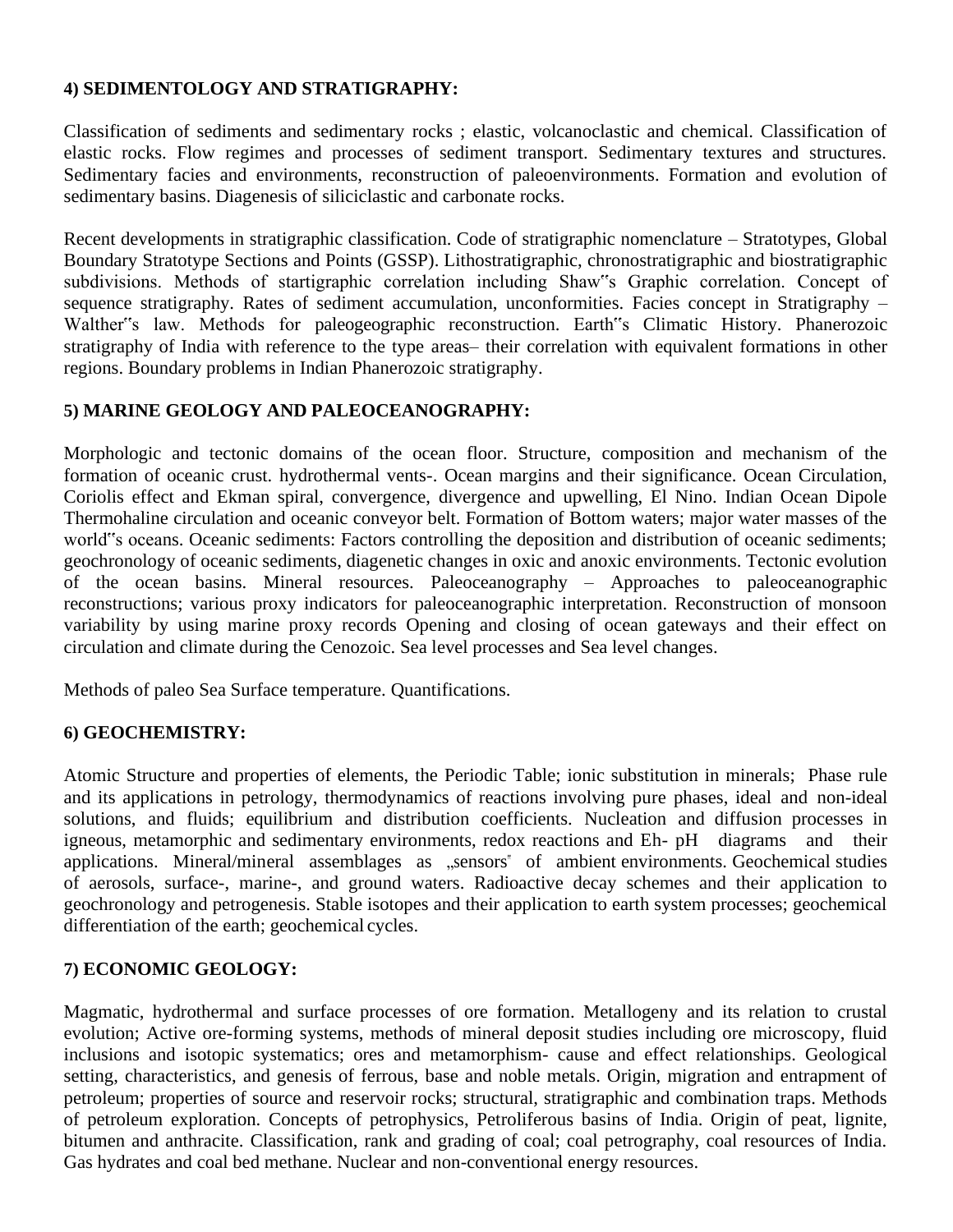# **8) PRECAMBRIAN GEOLOGY AND CRUSTAL EVOLUTION:**

Evolution of lithosphere, hydrosphere, atmosphere, biosphere, and cryosphere;, lithological, geochemical and stratigraphic characteristics of granite – greenstone and granulite belts. Stratigraphy and geochronology of the cratonic nuclei, mobile belts and Proterozoic sedimentary basins of India. Life in Precambrian. Precambrian – Cambrian boundary with special reference to India.

# **9) QUATERNARY GEOLOGY:**

Definition of Quaternary. Quaternary Stratigraphy – Oxygen Isotope stratigraphy, biostratigraphy and magnetostratigraphy. Quaternary climates – glacial-interglacial cycles, eustatic changes, proxy indicators of paleoenvironmental/ paleoclimatic changes, - land, ocean and cryosphere (ice core studies). Responses of geomorphic systems to climate, sea level and tectonics on variable time scales in the Quaternary, Quaternary dating methods, –radiocarbon, Uranium series, Luminescence, Amino- acid. Quaternary stratigraphy of India– continental records (fluvial, glacial, aeolian, palaeosols and duricrust); marine records; continentalmarine correlation of Quaternary record.

Evolution of man and Stone Age cultures. Plant and animal life in relation to glacial and interglacial cycles during Quaternary.

Tectonic geomorphology, neotectonics, active tectonics and their applications to natural hazard assessment.

# **10) (I)APPLIED GEOLOGY:**

**(i) Remote Sensing and GIS:** Elements of photogrammetry, elements of photo-interpretation, electromagnetic spectrum, emission range, film and imagery, sensors, geological interpretations of air photos and imageries. Global positioning systems. GIS- data structure, attribute data, thematic layers and query analysis.

**Engineering Geology:** Engineering properties of rocks and physical characteristics of building stones, concretes and other aggregates. Geological investigations for construction of dams, bridges, highways and tunnels. Remedial measures. Mass movements with special emphasis on landslides and causes of hillslope instability. Seismic design of buildings.

**(ii) Mineral Exploration:** Geological, geophysical, geochemical and geobotanical methods of surface and sub-surface exploration on different scales. Sampling, assaying and evaluation of mineral deposits.

**(iii) Hydrogeology:** Groundwater, Darcy"s law, hydrological characteristics of aquifers, hydrological cycle. Precipitation, evapotranspiration and infiltration processes. Hydrological classification of water-bearing formations. Fresh and salt-water relationships in coastal and inland areas. Groundwater exploration and water pollution. Groundwater regimes in India.

#### **(II) PHYSICAL GEOGRAPHY**

**1) Geomorphology:** Concepts in geomorphology. Historical and process Geomorphology. Landforms in relation to climate, rock type, structure and tectonics. Processes – weathering, pedogenesis, mass movement, erosion, transportation and deposition. Geomorphic processes and landforms – fluvial, glacial, eolian, coastal and karst. River forms and processes – stream flow, stage- discharge relationship; hydrographs and flood frequency analysis. Submarine relief. Geomorphology and topographic analysis including DEM, Environmental change– causes, effects on processes and landforms. Extra-terrestrial geomorphology.

**2) Climatology:** Fundamental principles of climatology. Earth"s radiation balance; latitudinal and seasonal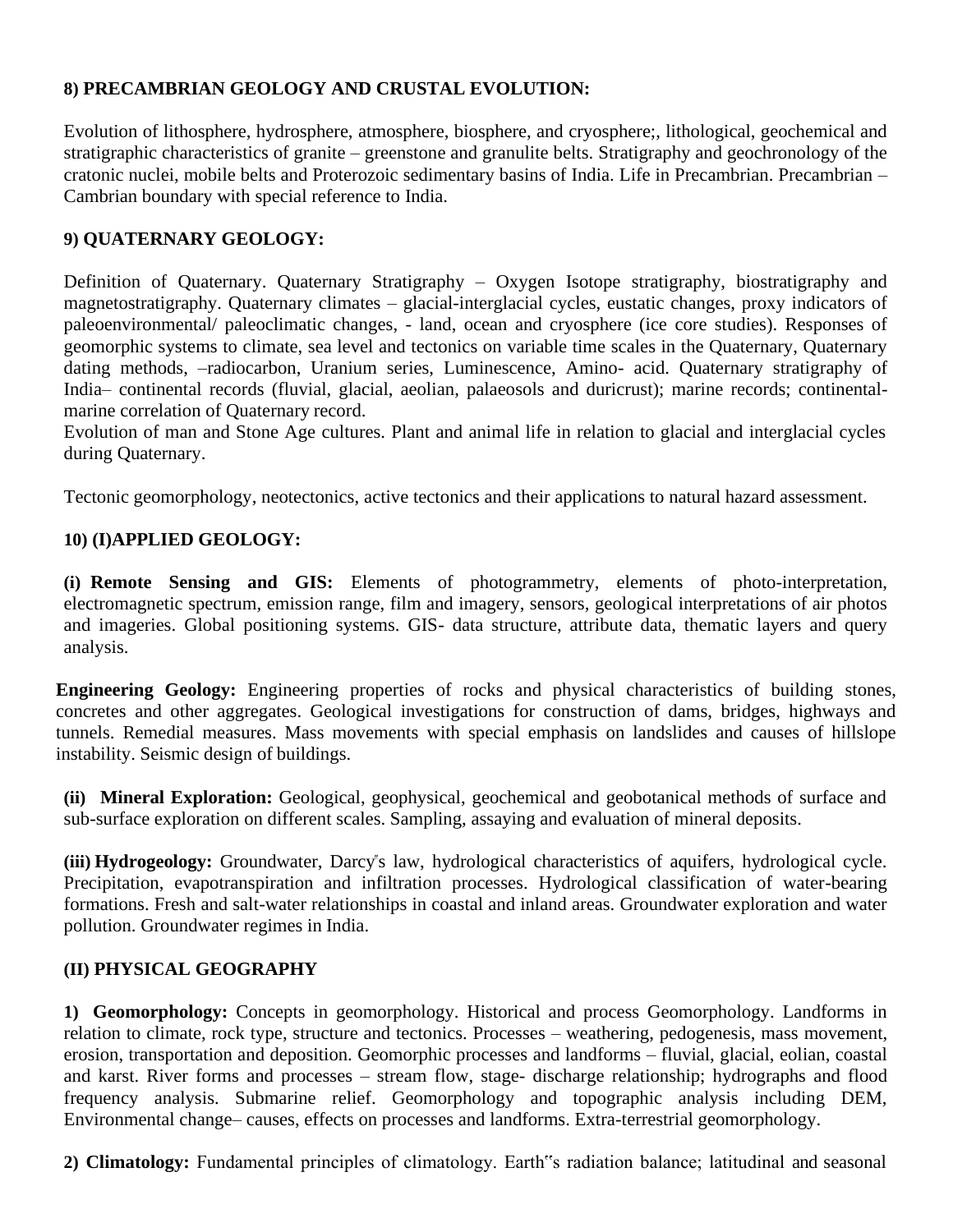variation of insolation, temperature, pressure, wind belts, humidity, cloud formation and precipitation, water balance. Air masses, monsoon, Jet streams, tropical cyclones, and ENSO. Classification of climates – Koppen"s and Thornthwaite"sscheme of classification. Climate change.

**3) Bio-geography:** Elements of biogeography with special reference to India; environment, habitat, plantanimal association; zoo-geography of India; Biomes, elements of plant geography, distribution of forests and major plant communities. Distribution of major animal communities. Conservation of forests. Wildlife sanctuaries and parks.

**4) Environmental Geography:** Man-land relationship. Resources – renewable and non-renewable. Natural and man-made hazards – droughts, floods, cyclones, earthquakes, landslides, tsunamis. Ecological balance, environmental pollution and deterioration.

**5) Geography of India:** Physiography, drainage, climate, soils and natural resources – the Himalaya, Ganga-Brahmaputra Plains, and peninsular India Precambrian shield, the Gondwana rift basins, Deccan Plateau. Indian climatology with special reference to seasonal distribution and variation of temperature, humidity, wind and precipitation; Climate zones of India. Agricultural geography of India. Population – its distribution and characteristics. Urbanization and migration. Environmental problems and issues.

# **(III) GEOPHYSICS**

**1) Signal Processing:** Continuous and discrete signals; Fourier series; auto and cross correlations, linear time invariant systems with deterministic and random inputs; band limited signal and sampling theorem; Fourier and Fast Fourier transforms; Z-transform; convolution; Filters: discrete and continuous, recursive, nonrecursive, optimal and inverse filters; deconvolution; fractal analysis.

**2) Field theory:** Newtonian potential; Laplace and Poisson"s equations; Green"s Theorem; Gauss" law; Continuation integral; equivalent stratum; Maxwell"s equations and electromagnetic theory; Displacement potential, Helmhotz"s theorem and seismic wave propagation.

**3) Numerical analysis and inversion:** Numerical differentiation and integration, finite element, and finite difference techniques; Simpson"s rules; Gauss" quadrature formula; initial value problems; pattern recognition in Geophysics. Well posed and ill-posed problems; method of least squares; direct search and gradient methods; generalized inversion techniques; singular value decomposition; global optimization.

**4) Gravity and Magnetic fields of the earth:** Normal gravity field; Clairaut"s theorem; Shape of the earth; deflection of the vertical, geoid, free-air, Bouguer and isostatic anomalies, isostatic models for local and regional compensation. Geomagnetic field, secular and transient variations and their theories; palaeomagnetism, construction of polar wandering curves.

**5) Plate Tectonics and Geodynamics:** Marine magnetic anomalies, sea floor spreading; mid- oceanic ridges and geodynamics; plate tectonics hypothesis; plate boundaries and seismicity. Heat flow mechanisms, thermal moddling of earth,core-mantle convection and mantle plumes.

**6)Seismology Elastic theory:** Seismometry: short period, long period, broad band and strong motion; elements of earthquake seismology; seismic sources: faulting source, double couple hypothesis, seismic moment tensor, focal mechanism and fault plane solutions; seismic gaps; seismotectonics and structure of the earth; Himalayan and stable continental region earthquakes, reservoir induced seismicity; seismic hazards; earthquake prediction, travel time residuals, velocity anomalies, seismic tomography.

**7) Gravity and Magnetic Methods:** Gravimeters and magnetometers; data acquisition from land, air and ship; corrections and reduction of anomalies; ambiguity; regional and residual separation; continuation and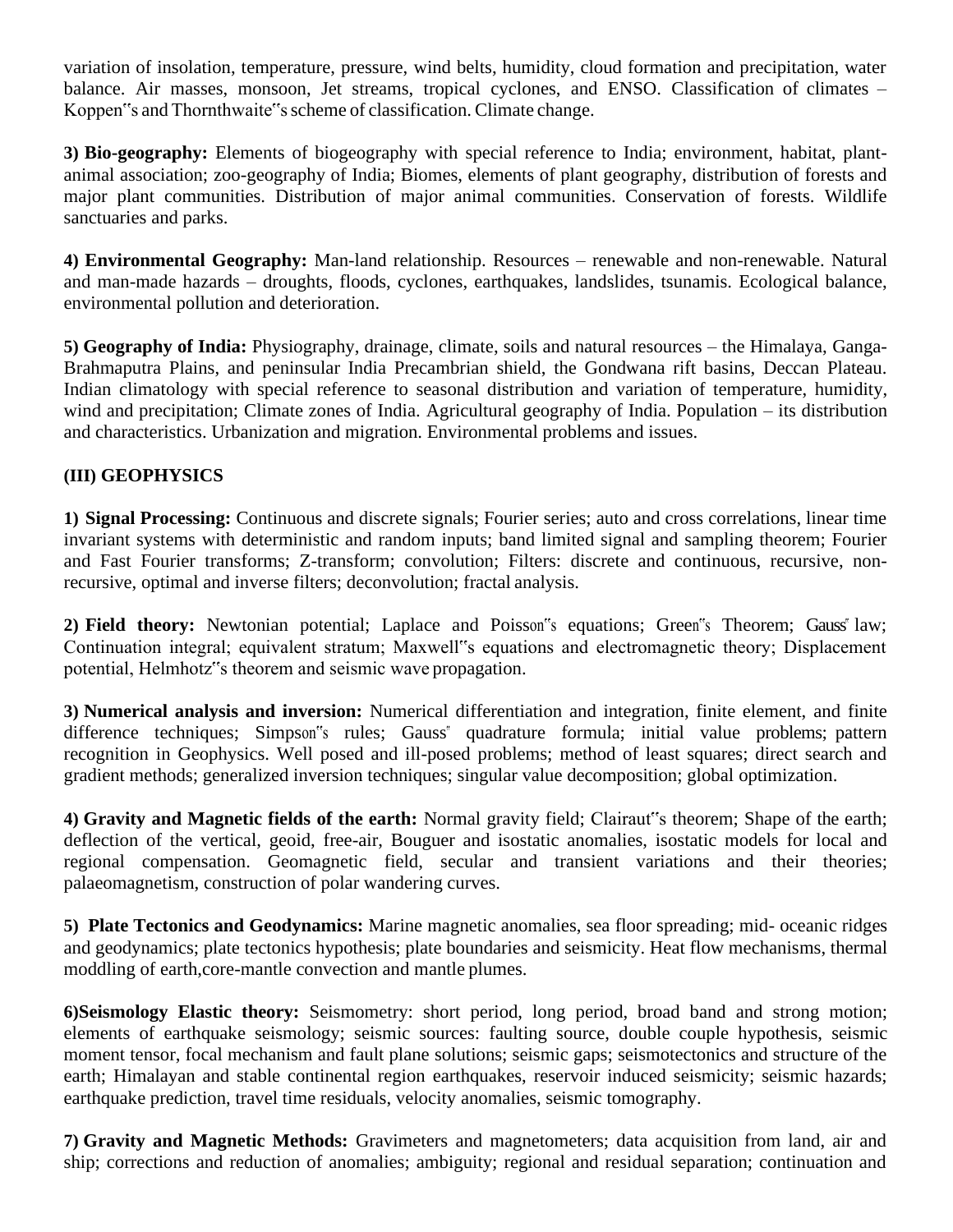derivative calculations; interpretation of anomalies of simple geometric bodies, single pole, sphere, horizontal cylinder, sheet, dyke and fault. Forward modelling and inversion of arbitrary shaped bodies and 2-D, 3-D interfaces. Interpretations in frequency domain.

**8) Electrical and Electromagnetic Methods:** Electrical profiling and sounding, typical sounding curves, pseudo-sections; resistivity transform and direct interpretation; induced polarization methods. Electromagnetic field techniques; elliptic polarization, in-phase and out of phase components, horizontal and vertical loop methods; interpretation; VLF (very low frequency); AFMAG (Audio frequency magnetic) methods; and central frequency sounding; transient electromagnetic methods; magneto-telluric method; geomagnetic depth sounding.

**9) Seismic Methods:** Generalized Snell"s Law; Ray theory; reflection, refraction, diffraction; Zoeppritz"s equation; seismic energy sources; detectors; seismic noises and noise profile analysis; seismic data recording, reduction to a datum and weathering corrections; Interpretation of refraction and reflection data; CDP/CMP; velocity analysis, F-K filtering, stacking, deconvolution, migration before and after stack; bright spot analysis; wavelet processing; attenuation studies, shear waves, AVO; VSP; introduction to 3D seismics; seismic stratigraphy.

**10) Well logging:** Open hole, cased hole and production logging; Electrical logs; lateral, latero, induction, temperature, S.P; porosity logs; sonic, density, neutron; natural gamma; determination of formation factor, porosity, permeability, density, water saturation, lithology; logging while drilling.

# **(IV) METEOROLOGY**

#### **1) Climatology**: Same as under Geography

**2) Physical Meteorology**: Thermal structure of the atmosphere and its composition. Radiation: basic Laws - Rayleigh and Mie scattering, multiple scattering, radiation from the sun, solar constant, effect of clouds, surface and planetary albedo. Emission and absorption of terrestrial radiation, radiation windows, radiative transfer, Greenhouse effect, net radiation budget; Thermodynamics of dry and moist air: specific gas constant, Adiabatic and isoentropic processes, entropy and enthalpy, Moisture variables, virtual temperature; Clausius – Clapeyron equation, adiabatic process of moist air; thermodynamic diagrams: Hydrostatic equilibrium: Hydrostatic equation, variation of pressure with height, geopotential, standard atmosphere, altimetry. Vertical stability of the atmosphere: Dry and moist air parcel and slice methods. Tropical convection. Atmospheric optics - visibility - optical phenomenon - rainbows, haloes, corona, glarg, mirage.

**3) Atmospheric Electricity**: Fair weather electric field in the atmosphere and potential gradients, ionization in the atmosphere. Electrical fields in thunderstorms, theories of thunderstorm electrification - Structure of lightening flash-mechanism of earth-atmospheric change balance-role of thunderstroms.

**4) Cloud Physics**: Cloud classification, condensation nuclei, growth of cloud drops and ice-crystals, precipitation mechanisms: Bergeron, Findeisen process, coalescence process – Precipitation of warm and mixed clouds, artificial precipitation, hail suppression, fog and cloud – dissipation, radar observation of clouds and precipitation, radar equation, rain drop spectra, radar echoes of hail storm and tornadoes, radar observation of hurricanes, measurements of rainfall by radar.

**5) Dynamic Meteorology**: Basic equations and fundamental forces: Pressure, gravity, centripetal and Corolis forces, continuity equation in Cartesian and isobaric coordinates. Momentum equation Cartesian and spherical coordinates; scale analysis, inertial flow, geostrophic and gradient winds, thermal wind. Divergence and vertical motion Rossby, Richardson, Reynolds and Froude numbers. Circulation, vorticity and divergence; Bjerknese circulation theorem and applications, vorticity and divergence equations, scale analysis, potential vorticity, stream function and velocity potential. Atmospheric turbulence: Mixing length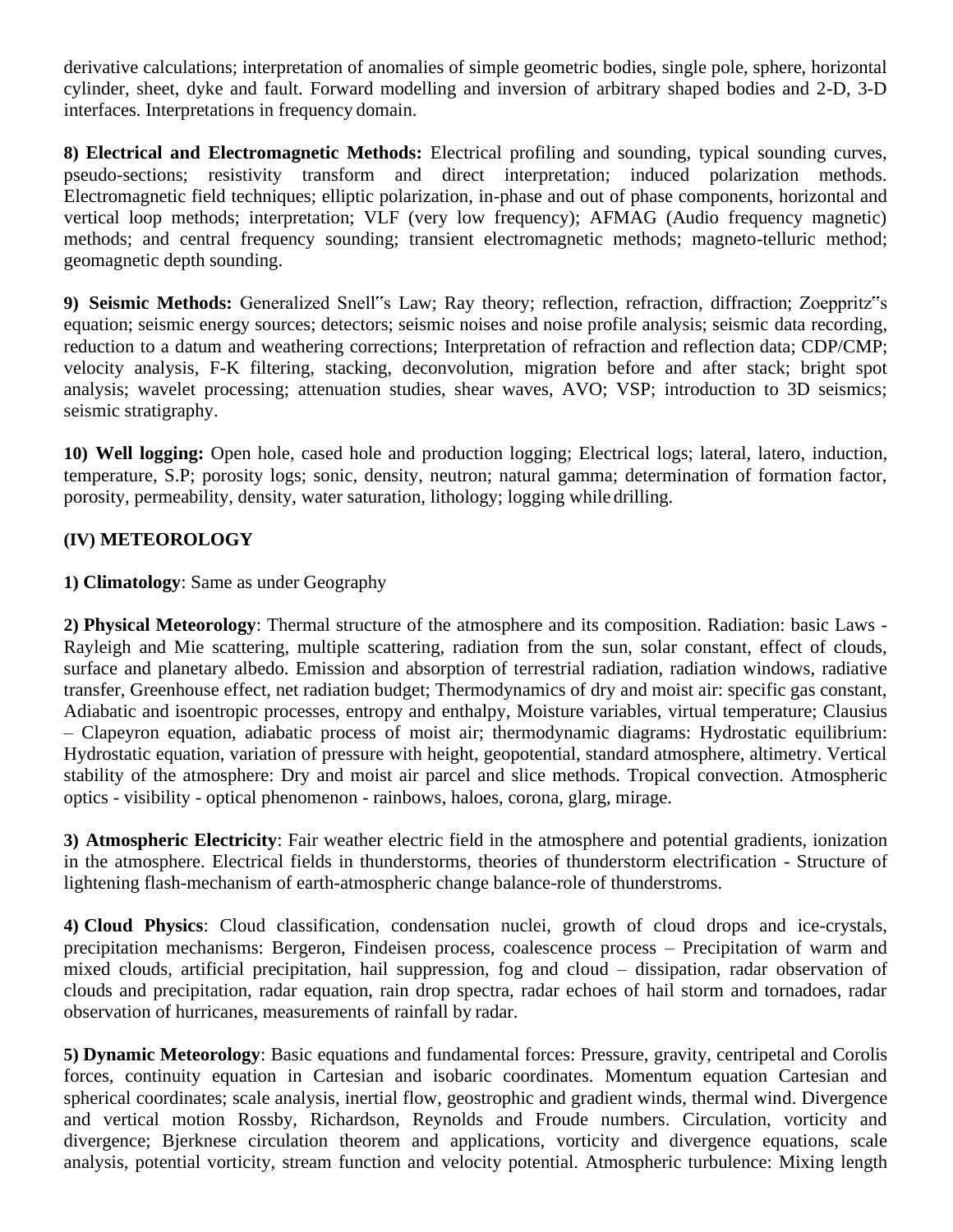theory, planetary boundary layer equations, surface layer, Ekman layer, eddy transport of heat, moisture and momentum, Richardson criterion; Linear Perturbation Theory: Internal and external gravity waves, inertia waves, gravity waves, Rossby waves, wave motion in the tropics, barotropic and baroclinic instabilities. Atmospheric Energetics: Kinetic, potential and internal energies – conversion of potential and internal energies into kinetic energy, available potential energy.

**6) Numerical Weather Prediction**: computational instability, filtering of sound and gravity waves, filtered forecast equations, barotropic and equivalent barotropic models, two parameter baroclinic model, relaxation method. Multi-layer primitive equation models. Short, medium and long range weather prediction. Objective analysis; Initialization of the data for use in weather prediction models; data assimilation techniques, application of satellite in NWP (Numerical Weather Prediction) and remotely sensed data.

**7) General Circulation and Climate Modelling**: Observed zonally symmetric circulations, meridional circulation models, mean meridional and eddy transport of momentum and energy, angular momentum and energy budgets; zonally asymmetric features of general circulation; standing eddies; east-west circulations in tropics: climate variability and forcings; feedback processes, low frequency variability, MJO Madden-Julian oscillation), ENSO, QBO (quasi-biennial oscillation) and sunspot cycles. Basic principles of general circulation modelling; grid-point and spectral GCMs; role of the ocean in climate modelling; interannual variability of ocean fields (SST, winds, circulation, etc.) and its relationship with monsoon, concepts of ocean – atmosphere coupled models.

**8) Synoptic Meteorology**: Weather observations and transmission, synoptic charts, analysis of surface, upper air another derivative chart, stream-lines, isotachs and contour analysis; tilt and slope of pressure/weather systems with height. Synoptic weather forecasting, prediction of weather elements such as rain, maximum and minimum temperature and fog; hazardous weather elements like thunderstorms, duststorms, tornadoes. Tropical meteorology: Trade wind inversion, ITCZ; monsoon trough tropical cyclones, their structure and development theory; monsoon depressions; tropical easterly jet stream; low level jets, Somali jet, waves in easterlies; western disturbances; SW and NE monsoons; synoptic features associated with onset, withdrawal, break active and weak monsoons and their prediction. Air masses and fronts: sources, origin and classification of air masses; and fronts, frontogenesis and frontolysis; structure of cold and warm fronts; weather systems associated with fronts. Extra-tropical synoptic scale features: jet streams, extratropical cyclones and anticyclones.

**9) Aviation Meteorology**: Role of meteorology in aviation, weather hazards associated with take off cruising and landing, inflight – icing, turbulence, visibility, fog, clouds, rain, gusts, wind shear and thunderstorms, nowcasting and very short range forecasting.

**10) Satellite Meteorology**: Meteorological satellites – Polar orbiting and geostationary satellites, visible and infrared radiometers, multiscanner radiometers; identification of synoptic systems, fog and sandstorms, detection of cyclones, estimation of SST, cloud top temperatures, winds and rainfall: temperature and humidity soundings.

#### **(V) OCEAN SCIENCES**

**1) Physical Oceanography:** T-S diagrams; mixing processes in the oceans; characteristics of important water masses.

Wind generated waves in the oceans; their characteristics; shallow and deep water waves. Propagation, refraction, and reflection of waves. Wave spectrum, principles of wave forecasting*.*

Tide-producing forces and their magnitudes; prediction of tides by the harmonic method; tides and tidal currents in shallow seas, estuaries and rivers. Factors influencing coastal processes; transformation of waves in shallow water; effects of stratification; effect of bottom friction, phenomena of wave reflection, refraction